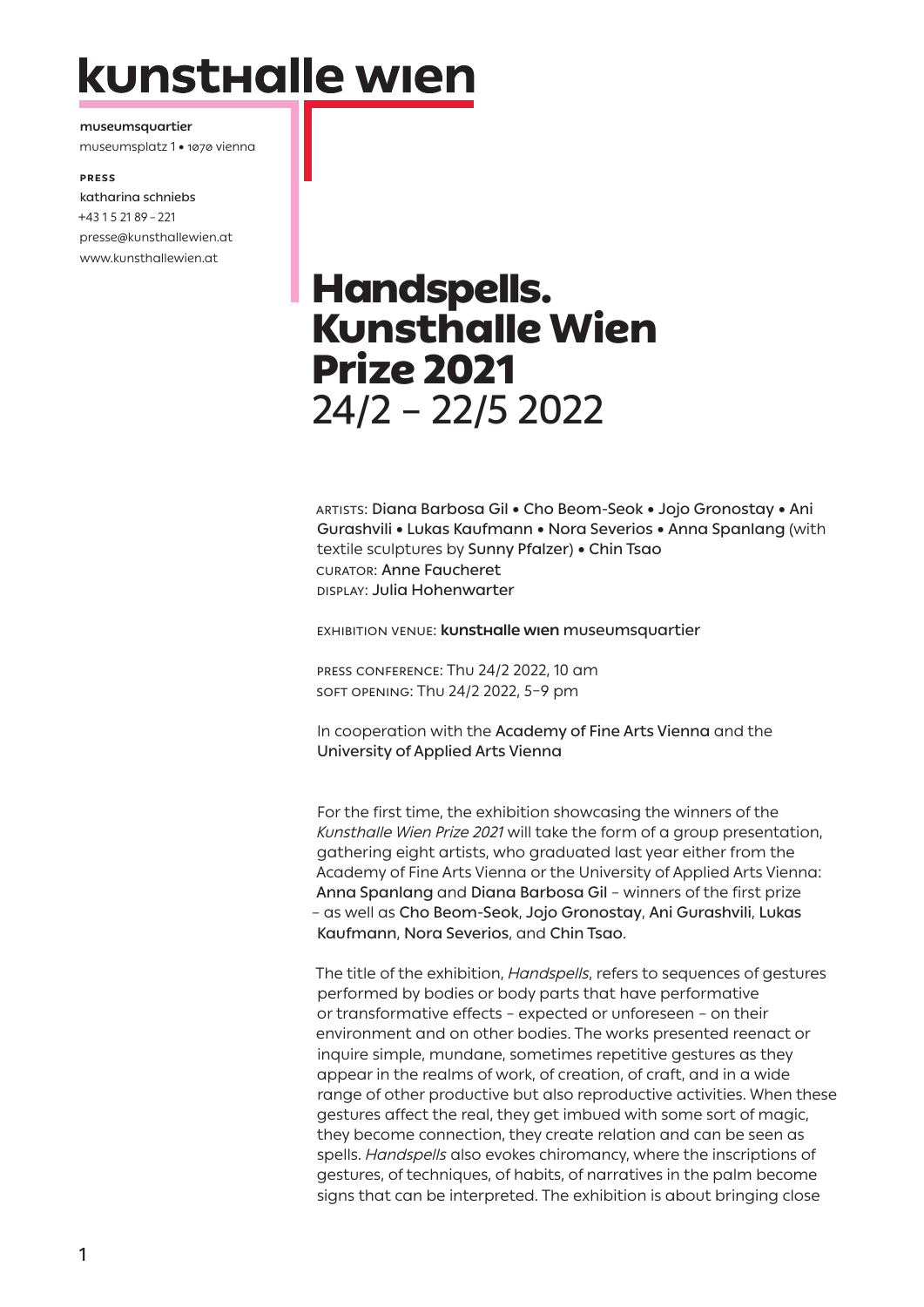to each other touch and vision, language and body, magic and labor, and about emphasizing the creative dimension of the ordinary, the transformative dimension of iteration, and the political dimension of sharing body techniques.

Holding, scratching, making, drawing, writing, folding, weaving, stroking, touching, but also reading with fingers, speaking with hands, are crossing the artworks presented, more or less literally, more or less visible. These gestures interact with matter, transform surfaces into interfaces, (re)establish knowledge through contact. They induce another semantics of touching, grasping, and feeling and favor the regime of touch against the centrality of vision. They also (re)connect bodies to other bodies and help repair damaged connections or invent new ones beyond domination, extraction, or service.

#### The restructured Kunsthalle Wien Prize

Jointly organized by the Academy of Fine Arts Vienna, the University of Applied Arts Vienna, and **kunsthalle wien**, the annual *Kunsthalle Wien Prize* has been awarded by a jury since 2014.

The prize exhibition has been extended to a larger selection of artists in order to represent a wider spectrum of artistic positions among the graduates of both art academies. The new format privileges the many over the few and the collective over the individual.

What, How and for Whom / WHW, the directors of the **kunsthalle wien**, on this decision: "We consider it a crucial institutional task to support young artists on their way. Therefore, it was a special concern of ours not to just highlight two selected positions, but to gather others and organize a group show where all artists get equal attention. The new format challenges the common economy of art awards, where full attention is placed on the winners, whereas the shortlisted positions become invisible.

The group show is a framework fostering conversations, exchanges, and discussions, which have been sorely missing in the recent period and are fundamental to any cultural practice. Working on a group show means crossing gazes and standpoints, looking at one's own practice through the lens of others', finding a balance between the particular and the whole. Also, the exhibition will be the starting point for further collaborations between the artists and the team of **kunsthalle wien** in organizing public events and in activating the show in different ways.

For **kunsthalle wien**, gathering young artists from the same generation who have lived in the same city for some time is an occasion to offer an insight into the young contemporary artistic scene and to gain insight into what they are moved by, interested in, and stand for." Johan F. Hartle, Rector of the Academy of Fine Arts Vienna, adds: "The Academy of Fine Arts Vienna is very pleased by the new *Kunsthalle Wien Prize* exhibition format and looks forward to the presentation of four outstanding artistic profiles. The exhibition at **kunsthalle wien**  Museumsquartier offers our graduates a prominent public forum. The positions selected for presentation are diverse, but they share a particular attention to the ordinary, to what passes unnoticed or fades into oblivion. The works range from a humorous and playful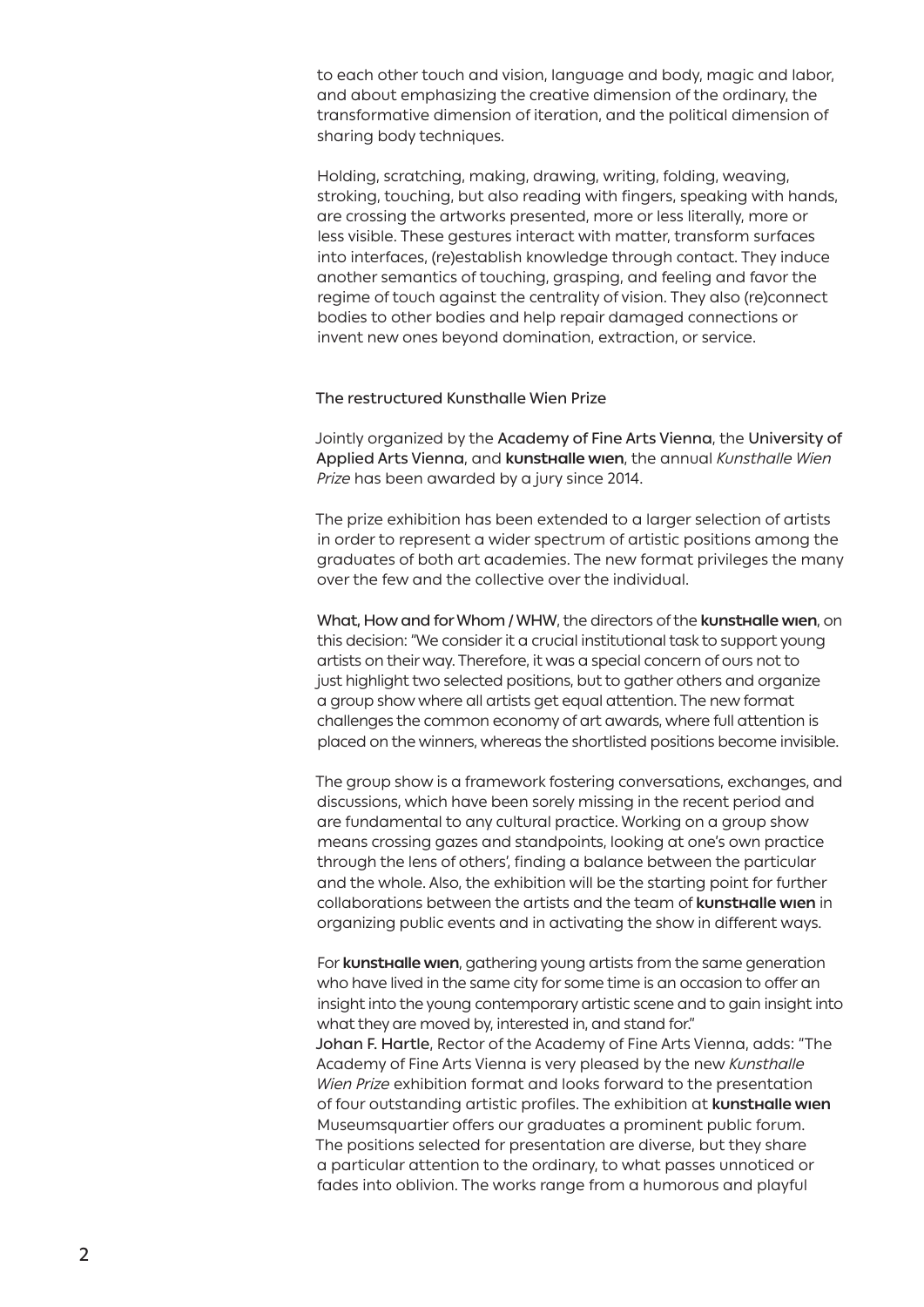montage of mobile phone video clips by Anna Spanlang to Cho Beom-Seok's documentary black-and-white film inside a black box, from a fragile sculptural installation of ceramics by Nora Severios to Jojo Gronostay's sprawling intervention composed of jeans sculptures and photographs. The Academy is proud of its graduates and the wide range of the creative positions showcased in the *Kunsthalle Wien Prize 2021* exhibition."

Eva Maria Stadler, Vice Rector of the University of Applied Arts Vienna: "The *Kunsthalle Wien Prize* offers the University of Applied Arts an invaluable opportunity to initiate an ongoing exchange between the curators at **kunsthalle wien** and our graduates and teachers. We are especially pleased that Diana Barbosa Gil, who completed her studies in the in the Sculpture and Space program under the direction of Hans Schabus and who was nominated together with Ani Gurashvili, Lukas Kaufmann, and Chin Tsao, has won the first prize. Diana Barbosa Gil undertakes a nuanced inquiry into the interactions between Western, colonialist, and postcolonial cultural productions in light of her own experience as a Colombian-born artist. The changes to the award's selection process proposed by **kunsthalle wien**, which are designed to nurture lasting relationships based on mutual commitment between the young artists and the institution, are an important signal for quality and artistic position in an age of fast-paced production."

As for the previous iteration, the cash award for the two prizewinning graduates – who receive € 3,000 each – is kindly provided by DekoTrend GmbH (main prize winner of the Academy of Fine Arts Vienna) and the d+g bogner-stiftung (main prize winner of the University of Applied Arts Vienna). **kunsthalle wien** is very grateful for this continued generous support.

## Winner of the first prize of the Academy of Fine Arts Vienna: Anna Spanlang

Anna Spanlang (\*1988 in Grieskirchen, Austria, lives in Vienna) studied video and video installation as well as art and digital media with Dorit Margreiter and Constanze Ruhm at the academy of fine arts Vienna as well as at the CENART in Mexico City. Diploma in June 2021 with Dorit Margreiter. Member of YOUKI, FC Gloria, Mala Sirena, Green Scream.

Anna Spanlang's works seek to limn a poetics of the ordinary while underscoring the political dimension of an everyday life in which community, friendship, and feminism are actually lived and not just discussed. To make her films, she uses deft editing to reinterpret originally autobiographical video material; her sharp wit and embracing empathy are unmistakable in the footage, which she recorded on her mobile phone.

## Winner of the first prize of the University of Applied Arts Vienna: Diana Barbosa Gil

Diana Barbosa Gil (\*1990 in Cali, Colombia, lives in Vienna and Lisbon) studied transmedia art with Brigitte Kowanz at the University of Applied Arts as well as teaching Spanish and Fashion&Styles at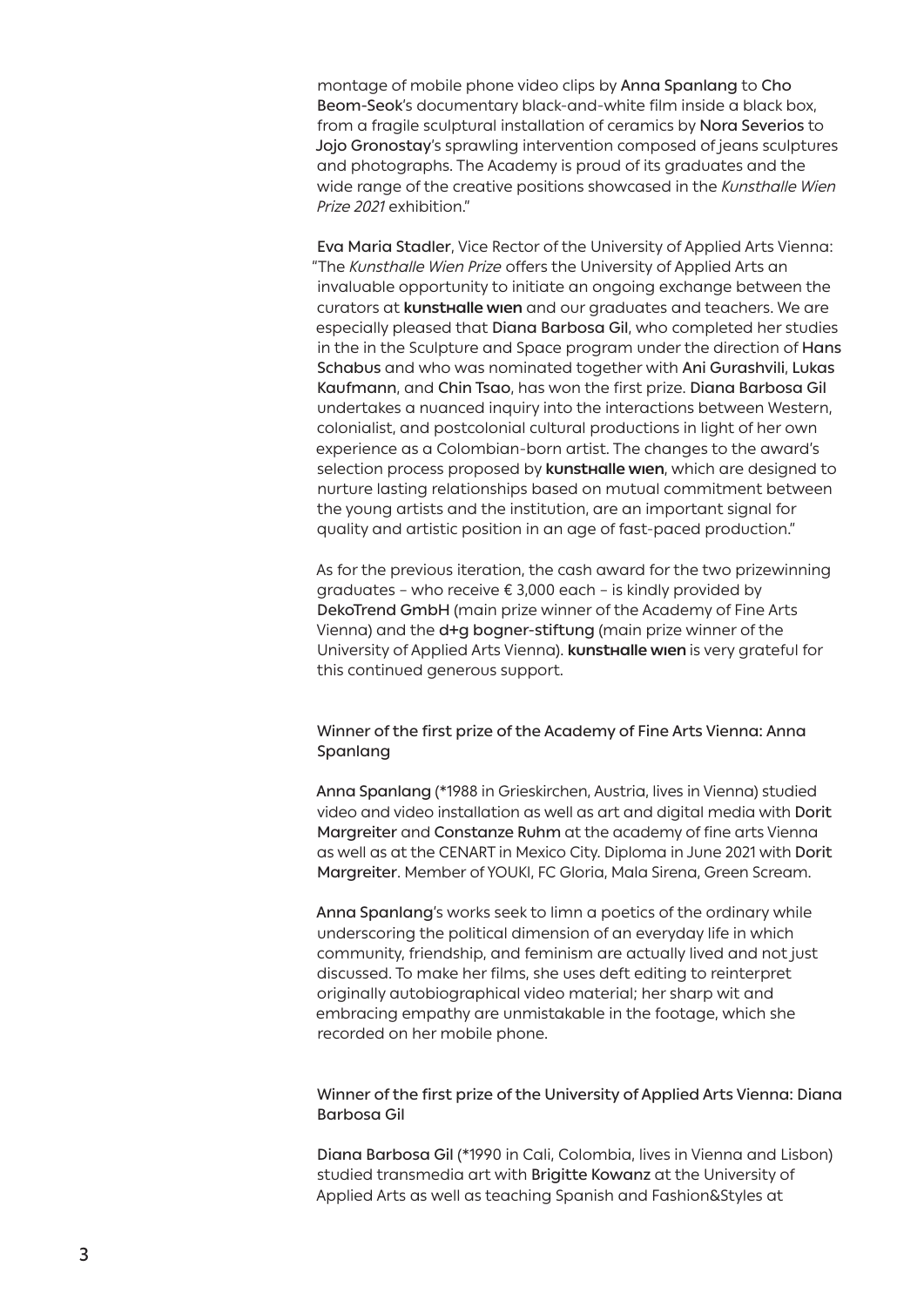the Academy of Fine Arts Vienna. In 2021, she graduated from the Department of Sculpture and Space under Hans Schabus at the University of Applied Arts Vienna.

Diana Barbosa Gil creates performative and sculptural installations that function as a kind of highly personal coordinate system by setting various ideas, techniques, objects, styles, or motifs from different moments in history in interrelation. Loud and fragile at once, her work constellations tell stories of the quest for an origin and a defined place in the now, while also bearing witness to the absurd pressure artists struggle with today to keep producing new and better art.

#### Further prizewinners of the Academy of Fine Arts Vienna

#### Cho Beom-Seok

Cho Beom-Seok (\*1986 in South Korea, lives in Seoul) studied sculpture at the Korea National University of Arts in Seoul (2013 Bachelor, 2015 Master). In 2021, he graduated from the Department of Art and Film at the Academy of Fine Arts Vienna with a project supervised by Thomas Heise.

Cho Beom-Seok is scouting for what, to him, is the perfect moment: when the filmmaker's gaze through the lens of his camera dissolves. Each of his films starts with an encounter with someone or a group of people that then repeats itself. His focus, however, is on the shared voyage these encounters set in motion, through urban scenes and forests, through empty or crammed spaces, with many detours and incidents, which he montages in enigmatic ways so that their interconnections are not readily apparent or intelligible.

#### Jojo Gronstay

Jojo Gronostay (\*1987 in Hamburg, lives and works in Vienna) studied art and photography at the Academy of Fine Arts in Vienna and the Beaux-Arts de Paris, graduating November 2020 with Martin Guttmann. In 2017, Gronostay founded the transdisciplinary fashion label Dead White Men's Clothes.

Jojo Gronostay questions the mechanisms of overproduction and profusion, globalization and circulation, exploitation and the logic of valorization—including in the art world. At the same time, he harnesses these mechanisms to cast deserted places, objects of informal labor, or unnoticed gestures in a new light: his works transmute traces of the capitalist disaster into tokens of a poetic resistance.

#### Nora Severios

Nora Severios (\*1986 in Vienna) studied fine arts at the Academy of Fine Arts in Vienna. In 2021, she completed her diploma studies in the class for art and photography supervised by Martin Guttmann, Michael Höpfner, Saskia Te Nicklin, and Sonia Leimer.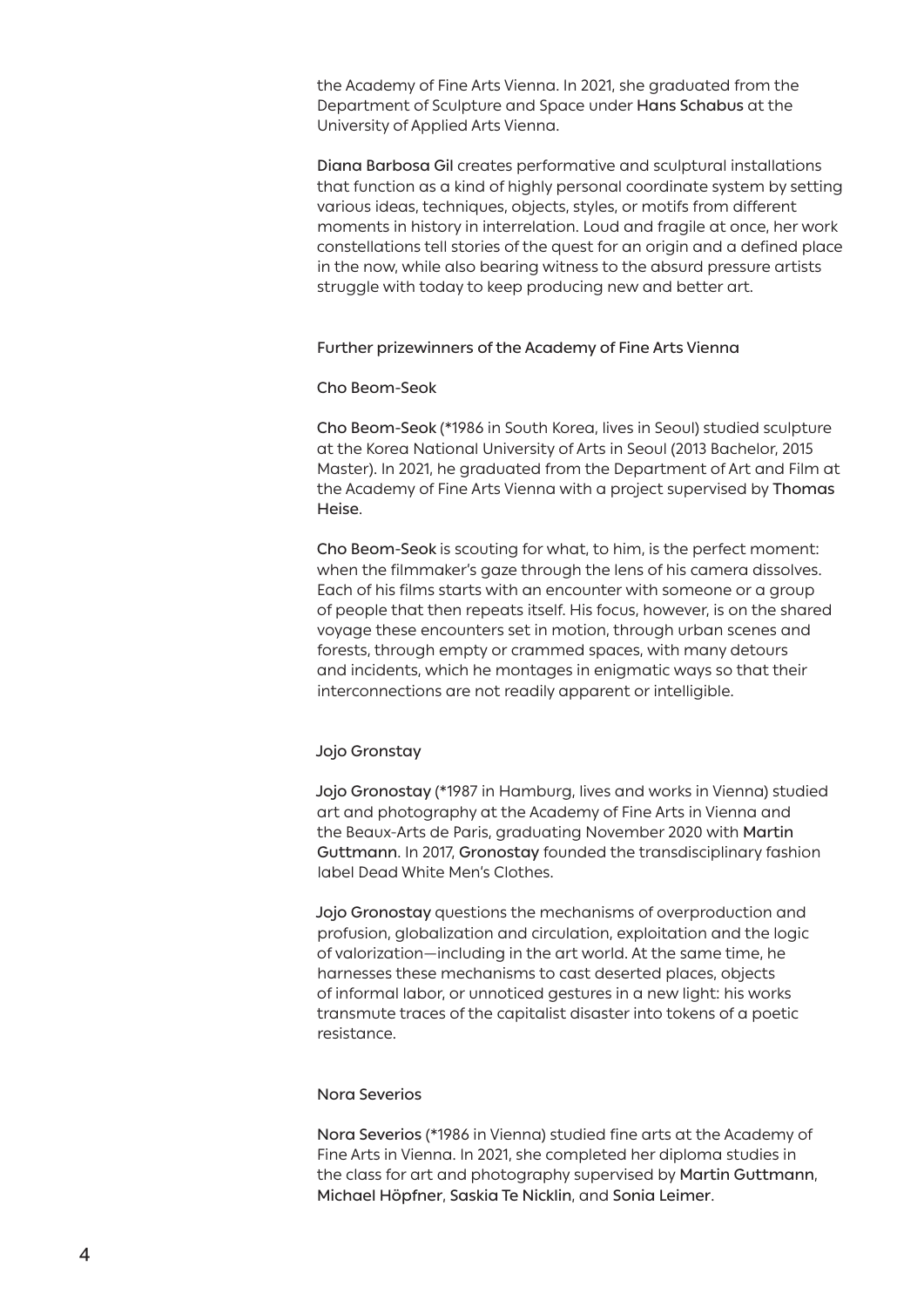Nora Severios investigates the points of contact between humans and other species—animals and plants—and the forms and practices that grow out of these encounters. Learning and practicing them, imitating them and reliving them in the imagination leads the artist to distinctive creations and a critical engagement with exploitation and extraction, in which she also challenges antitheses that have long been conventional (in the cultures of the West): nature vs. culture, wild vs. domesticated, production vs. reproduction.

#### Further prizewinners of the University of Applied Arts Vienna

#### Ani Gurashvili

Ani Gurashvili (\*born in 1990 in Tbilisi, Georgia, lives in Vienna) graduated with BA's degree in media arts from Tbilisi State Academy of Arts. In 2021, she received her painting diploma under the professorship of Henning Bohl at the University of Applied Arts Vienna. Currently, she is an artistic research Ph.D candidate at Zentrum Fokus Forschung under the direction of Ruth Anderwald and Leonhard Grond.

Ani Gurashvili's paintings toy with the conventions of pictorial depiction and narrative. Defined by elisions, incisions, and latencies, her pictures move the beholder rather than telling stories or illustrating something. Gurashvili poses her mysterious protagonists as though on a stage, blurring the categorical distinctions between humans, animals, and objects as well as the differentiation between foreground and background. Her works are suffused with a kind of magical eeriness that captivates the beholder with magnetic force.

#### Lukas Kaufmann

Lukas Kaufmann (\*1993 in Klagenfurt, Austria, lives in Vienna) studied at the University of Applied Arts. In 2021, he graduated from the class for transmedia art under the direction of Brigitte Kowanz. In 2018, he realized the project *Lichtzeichen OT* [Light Signs OT]. It has since then commemorated the synagogues destroyed in the so-called Reichspogromnacht [Pogrom Night] in Vienna's urban space.

Lukas Kaufmann's watercolors and prints transform folds into reliefs, surfaces into volumes, the grid pattern into a motif, painting into sediment—effects achieved by a succession of precise techniques and interventions that are nonetheless open to happenstance and the peculiarities of the physical material. Combining the landscape with the aesthetic of the digital screen, a façade-like quality with paper, Kaufmann's works are also projections of intimate psychological spaces.

#### Chin Tsao

Chin Tsao (\*1989 in Taipei, Taiwan, lives in Vienna and Taipei) obtained her BFA in Taipei. In 2021, she completed her Master's degree at the TransArts department of the University of Applied Arts Vienna,